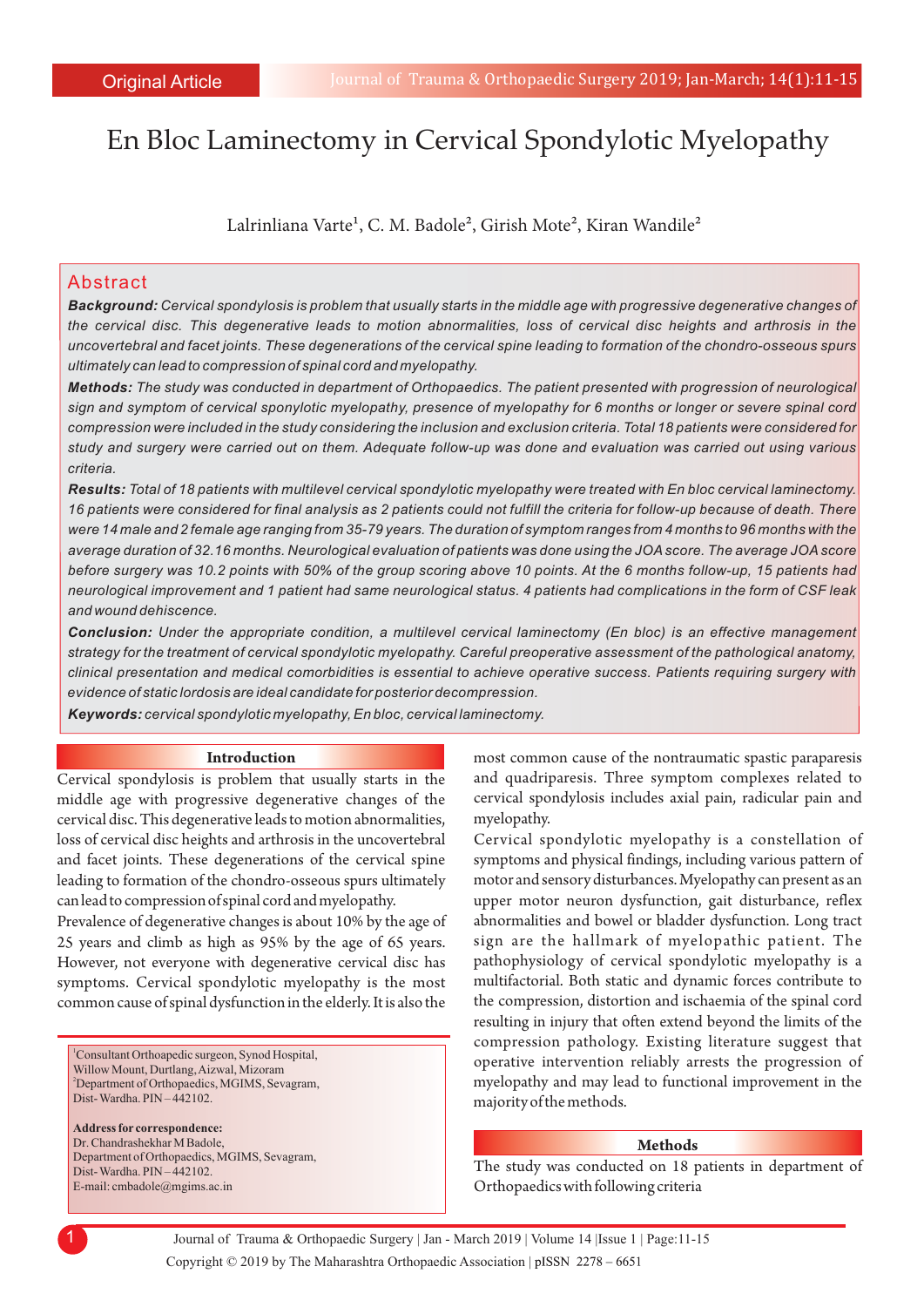| Case                 |   |  | 4 |          |          | 8 | 9      | 10                       | 11 | 12 | 13                   | 14     | 16             | 17 | 18            |
|----------------------|---|--|---|----------|----------|---|--------|--------------------------|----|----|----------------------|--------|----------------|----|---------------|
| <b>Pre Opt Grade</b> | n |  |   |          |          |   | 4      |                          |    |    | 4                    |        |                |    | ÷             |
| 1st Month            | n |  |   | <b>n</b> | <b>n</b> |   | c<br>э |                          |    |    | $\overline{ }$<br>×. | ∽<br>L |                |    | $\rightarrow$ |
| 6th Month            |   |  | 4 | e        |          |   |        | $\overline{\phantom{a}}$ |    |    | $\overline{ }$       |        | $\overline{ }$ |    |               |

#### **Inclusion criteria:**

Multilevel cervical spondylotic myelopathy (3 or more level) with significant and progressive neurological deficit not responding to conservative.

Multilevel ossification of posterior longitudinal ligament with significant and progressive neurological deficit not responding to conservative treatment.

Normal or lordotic cervical curvature.

Presence of congenital canal stenosis.

Failed laminoplasty.

#### **Exclusion criteria:**

Fixed kyphotic deformity.

Cervical instability.

Single level compression.

Those patients who had symptoms and signs of cervical myelopathy were thoroughly assessed for their neurological status and document. They were further investigated with MRI of the cervical spine to evaluate the degree of compression and the level of cord compression. The curvature of cervical spine was evaluated using static lateral X ray and presence of kyphotic deformity was excluded from the study. Those patients who fulfilled the above inclusion criteria clinically and radiologically were further evaluated as per the preformed proforma and were included in the study after their consent for the same. Routine blood investigations and other investigations required for their fitness for surgery was done. Preanaesthetic fitness was done. The severity of the spondylotic myelopathy was graded using the Japanese Orthopaedics Association score (1), Nurick's scale (2) and visual analogue scale. Selected patients were evaluated for spinal cord compression and canal diameters from MRI. Cord compression ratio was obtained by calculating the maximum sagittal cord diameter at the disc level is divided by the maximum transverse cord diameter at the same level (3).

#### **Surgical Procedure**

After anesthesia and positioning and after cleaning and draping of the cervical spine vertical midline incision was given at the posterior aspect of the neck. Paraspinal muscles were elevated in a subperiosteal fashion exposing the

spinous process and the lamina. Lamina to be excised are identified using the anatomical landmark such as prominent C2 spinous process and thereby appropriately counting the spinous process. However, it was confirmed with the intraoperative imaging.

www.jtojournal.com

Drilling is begun with 3.5 mm round fluted burr. The drilling was performed with constant irrigation. Two troughs are drilled just medial to the facet joints, beginning with lower lamina to be excised and extending upwards. When the two troughs are completed, the loose spinous processes are lifted away

from the dura and the ligamentum flavum remaining is cut using fine scissor or a fine Kerrison ronger. After this procedure the dura was visible and meticulous hemostasis was achieved by controlling the bleeding from the epidural vein. Cord decompression was identified intraoperatively by the cord pulsation. Wound closure was done in layer and Philadelphia cervical collar was given to the patient postoperatively.

#### **Postoperative management**

Gentle bedside physiotherapy of the limbs was started from day 1 as tolerated by the patient. Patient was advised bedrest for 3 days. On 4th day patient was allowed sitting with support, patient was allowed ambulating with help of the walker after 5 days. Philadelphia collar was given 3 months postoperatively. Patient was discharged from hospital after complete removal of sutures. Patients were called up for follow-up regularly at 1 month, 3 months, 6 months, 1 year and 2 years. During follow-up neurological status was recorded and scoring was done using the various criteria. These parameters were compared with preoperative values. Results were evaluated by the Japanese Orthopaedic criteria. A percentage improvement score was also obtained by doing the calculation (3).

Postoperative score Preoperative score

% Improvement = ------------------------------------------

Normal (17) Preoperative score

At the 6 months visit radiograph of the cervical spine was obtained in flexion and extension lateral view were obtained to determine the stability of cervical spine.

#### **Results**

A total of 18 patients, 16 male (88.8%) and 2(11.2%), age ranging from 35 to 79 years with the mean of 50.1 years. The duration of symptoms was 4 months to 96 months with progressive neurological deficit. Average duration of symptoms was 32.16 month. 8 patients which amounts 44% of the total had duration of symptoms for less than 1 year, 33.3% of the total had a symptoms for more than 2 years. Pain at the neck was commonest complaint. All 18 patients had varying degree of weaknesses in the upper limb. 13

**Table 2:** Case wise relationship of cord compression ratio, JOA score and percentage of

| improvement.     |    |    |    |    |             |    |    |    |    |             |             |    |    |    |    |          |
|------------------|----|----|----|----|-------------|----|----|----|----|-------------|-------------|----|----|----|----|----------|
| Case             |    |    | 3  | 4  |             |    | 8  | 9  | 10 | 11          | 12          | 13 | 14 | 16 |    | 18       |
| <b>CCR</b>       |    |    | 0  | 0  | $\mathbf 0$ |    |    |    | 0  | $\mathbf 0$ | $\mathbf 0$ |    |    |    |    | $\Omega$ |
| <b>JOA</b> score | 12 |    | 13 | 5  | 11          | 11 | 6  | 8  | 9  | 9           | 15          | 9  | 14 | 10 | 12 | 14       |
| % of improvement |    | 50 | 50 | 17 | 50          | 50 | 18 | 67 | 38 | 38          | 100         | 50 | 67 |    | 60 | 67       |

Journal of Trauma & Orthopaedic Surgery | Jan - March 2019 | Volume 14 |Issue 1| Page:11-15 1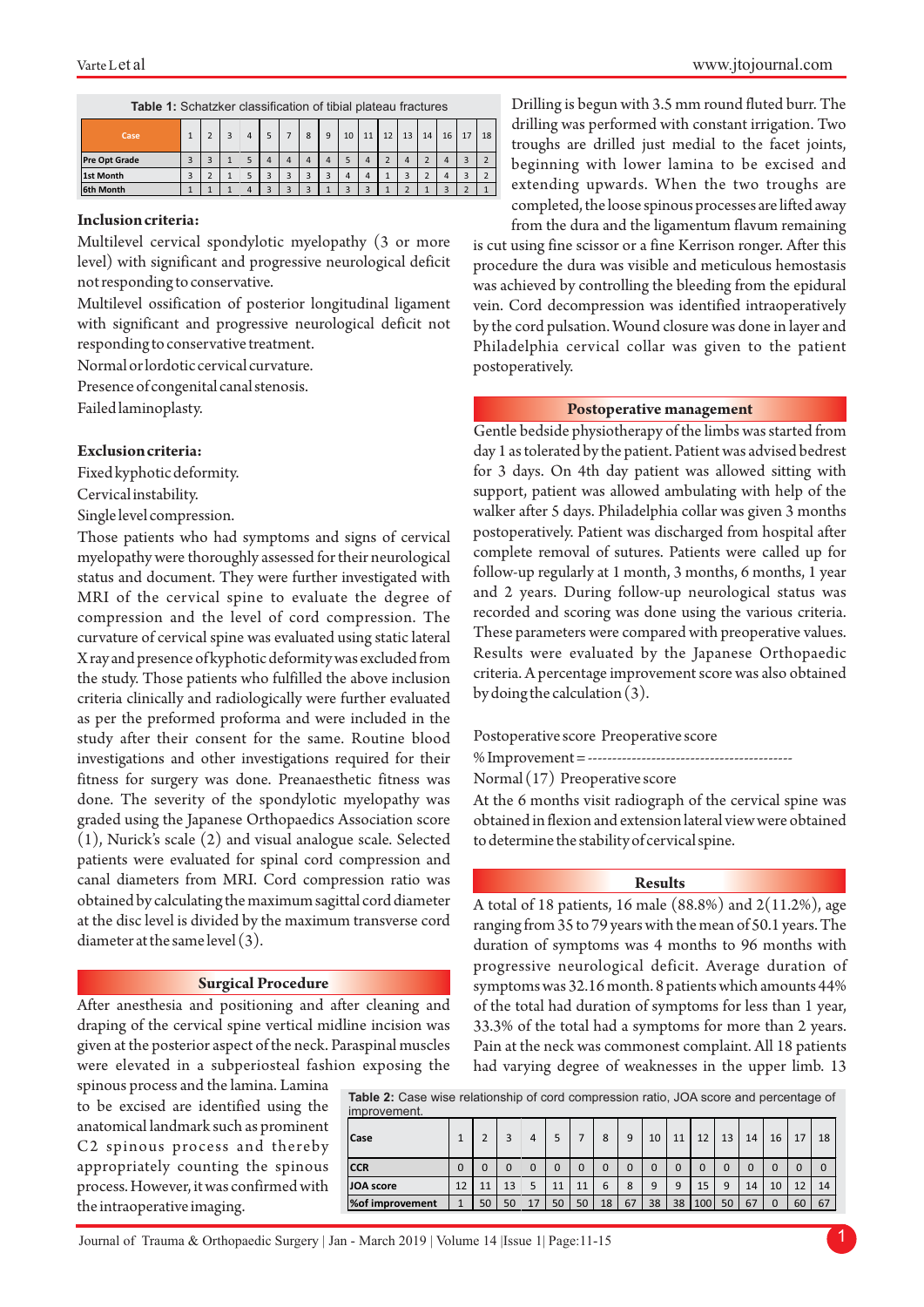on the first column and on the 6 months the average was 13.3. The percentage of improvement on the first follow-up, 14 patients (87.5. %)

The mean percentage of improvement on the first follow-up was 20.12 % the average percentage of improvement raised to 48.87%. 1 patient showed no neurological improvement, however, there was no neurological deterioration after the surgery amongst the study group. In the study group, there was no significant correlation between the extent of improvement in JOA score with the age of the patient, duration of the symptom, the sagittal cord compression diameter or the transverse cord diameter. However, there was a correlation with the preoperative JOA score and cord

had some improvement.



Pre-op X ray of Cervical spine lateral view



Post-op - Dynamic flexion and extension X ray cervical spine showing no instability at sixth month follow up



Pre-op MRI of Cervical spine



Post-op MRI showing well expansion of cord En Bloc Laminectomy of C3 to C6 vertebra

**Figure 1:** Showing pre-op and post-op radiograph and MRI pictures of case 1

patients had (72.3%) had a weakness in both upper and lower limb and also had sensory loss. 9 patients (50%) had a symptom of bowel and bladder involvement. 3 patients (16.6%) were bed ridden and 10 patients(55.5%) had a difficulty in walking and most of them were using walking aids.

8 patients (44.4%) had a Nurick's score of 4. One patient of 1 and 3 patients (16.6%) had a score of 2 and 3 each. 3 patients (16.6%) who were bed ridden had a score of 5. The mean Nurick's score was 3.61. (Table no. 1)

The mean JOA score was 10.2. The most frequent score was 9 and 11. The least cord compression ratio was 0.21 in which the clinical symptom was of 96 months and had low activity. The mean cord compression ratio for the 18 patients is 0.36. Maximum compression was seen at the level C4C5 amounting for 50%. The average transverse cord diameter at the maximum compression for the 18 patients was calculated to be 7.1 mm. the average surgical time was 123.3 min. there were 5 (27.7%) perioperative complications in the form of CSF leak in 4 cases and 1 case was having wound gaping. The mean postoperative hospitalization was for 16 days. Out of 18 cases only 16 patients were considered for the evaluation of final as 2 cases there was postoperative death. The cases which was operated in later part of the study were followed for 24 weeks. For those operated in early part the follow-up duration was 45. 25 weeks. The average change in the Nurick's score at the 6 months was 1.3 except in 1 case to remained bed ridden. The mean JOA score at the minimal evaluation was 10. 5 which rose to 11.5

compression ratio with the postoperative outcome. Patient who had preoperative JOA score did better after surgery and their percentage of improvement was

higher as compared to those who had lesser JOA score. There is also a correlation between the improvement percentage and the cord compression ratio. Higher the cord compression ratio better is the post-surgery improvement. Table no. 2 shows relationship of cord compression ratio, JOA score and percentage of improvement.

#### **Discussion**

Cervical spondylotic myelopathy is often a progressively debilitating condition, and often operative intervention is frequently warranted to alter the natural history. Surgery for cervical spondylotic myelopathy has been a popular form of treatment for nearly 50 years. Neurological improvement has been noted in a patient with significant myelopathy or progressive myelopathy that decompression surgery found widespread use. This was evident by the study conducted by Epstein and Epstein (4) in which 69% of 1241patients treated operatively had a neurological improvement while 64% of 114 patients treated conservatively had no improvement and 26% of them had neurological deterioration. Snow and Weiner (5) also quoted that patient with generalized cervical spondylosis, if managed conservatively fare much worse than those treated with a decompressive laminectomy. The determination of the most appropriate surgical management for patient with multilevel stenosis secondary to spondylotic myelopathy has often been a topic of debate. The concepts that are integral to this debate include concerns regarding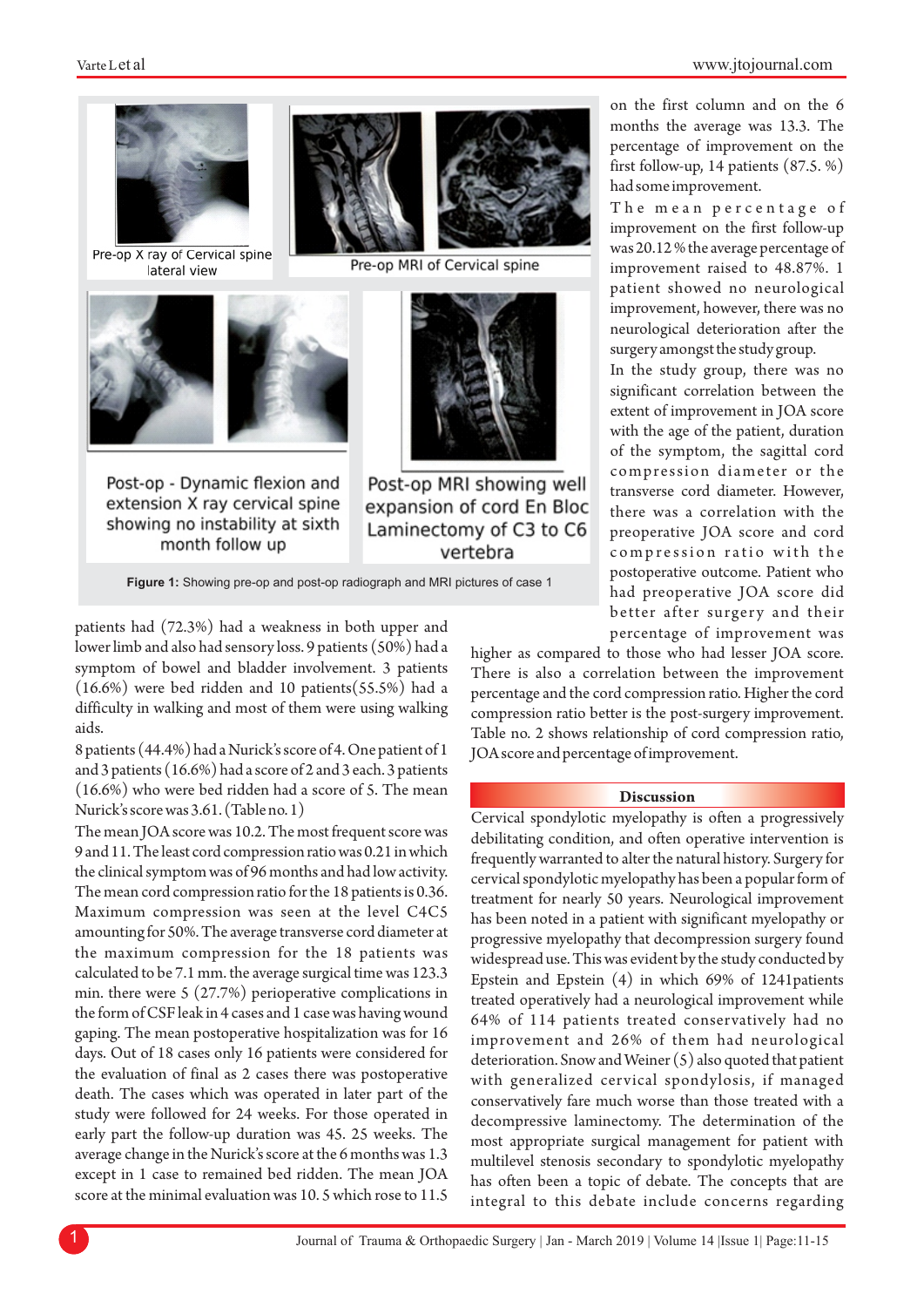

approaching multilevel ventral compression lesion with an anterior cervical approach which includes the attendant risk of nonunion, graft dislodgement, and inadequate decompression. There is also a concern regarding the appropriateness of approaching a ventral compression with posterior approach and the creation of unstable spine with multilevel decompression surgery. Law et al  $(6)$ recommended posterior approach when there are more than two level involvement in our study the average operative time for En bloc cervical laminectomy was 123.3 min.as compared to an average of 165 min. for laminectomy procedure observed by Kaminsky et al (7). The average operative time for laminoplasty is documented 160 min by Bhalodiya et al (8). and Kaminsky et al (7) had an average of 201 min for the open door laminoplasty. Our study of En bloc cervical laminectomy had shorter operative time as compared to both the studies, even compared with the laminoplasty procedure. The current study shows that the En bloc cervical laminectomy brought a high number of patients with satisfactory neurological recovery within a short period of 6 months. In a study of 90 patients by Snow and Weiner (5) carried out multilevel cervical laminectomy, 77% of patient were improved, 13% without change and 10% worse at follow-up. The reason for the failure of this procedure in 23% of patients who did not improved was not identified in most cases. Reasons that were noted included persistent cord compression from anterior osteophyte and / or disc material, demyelinating disease, post-operative infection, lack of significant cord compression on preoperative radiological studies suggesting that the patient myelopathy was not caused by cervical spondylosis and spinal cord atrophy, while in our present study we could attribute the possible reasons for failure to improve in the functional outcome to be a prolonged duration of symptoms, severe cord compression and iatrogenic injury to

the dura during surgery. The JOA score is a more accepted heading as it has two advantages. It is comprehensive including motor and sensory level in arms and legs as well as bladder function. Secondly this numerical score for functional and neurological status allow simple statistical analysis for evaluating the final outcome. Complications in c e r v i c al lamin o plasty encountered are postoperative C5 paresis, pain at C5C6 root or segment, closure of the open door, excessive bony growth at the graft site, bleeding from epidural veins while preparing gutter or hinge and injuries to the cord or root (7, 8). The incidence of kyphosis after dorsal

procedure has been reported as high as 21%. As many as 53% of the patients under 18 years of age, who undergo a multilevel laminectomy will develop a progressive kyphosis (9). The occurrence of instability of spine proved to be a marked disadvantage of laminectomy. Therefore, when instability is anticipated, decompression as well as stabilization is to be considered (10) Laminectomy of C2 increases the risk of post-operative destabilization. In C2 laminectomy the major part of musculus semispinalis cervicis and musculi suboccipitalis, which are attached to the spinous process of C2 are damaged and loses their functions causing the risk of postoperative destabilization (11). Cervical lordosis must be present for a successful posterior decompression. After decompression, a bow-string effect occur as the spinal cord migrates dorsally away from the anterior structures, thereby providing decompression. This migration also decreases the axial tension on the cord and improves the perfusion to the cord. Kyphotic deformity of the cervical spine is a contraindication to posterior decompression because the spinal cord cannot be expected to migrate away from the anterior compression structure in the kyphotic position $(6)$ . A significant correlation was observed between the transverse area at the maximum compression level, age at surgery, and preoperative JOA score, with the rate of improvement after surgery and these were recognized as a predictive factors for the surgical prognosis (3). the most important factor that predicts poor neurological recovery is the transverse area of less than 30 mm at the maximum cord compression. Other factors, on order of importance were age at surgery, pre-operative neurological score and number of level involved (12). Following figure no.1 and Figure no. 2 shows pre-op and post-op radiograph and MRI pictures of case 1 and case 2 respectively.